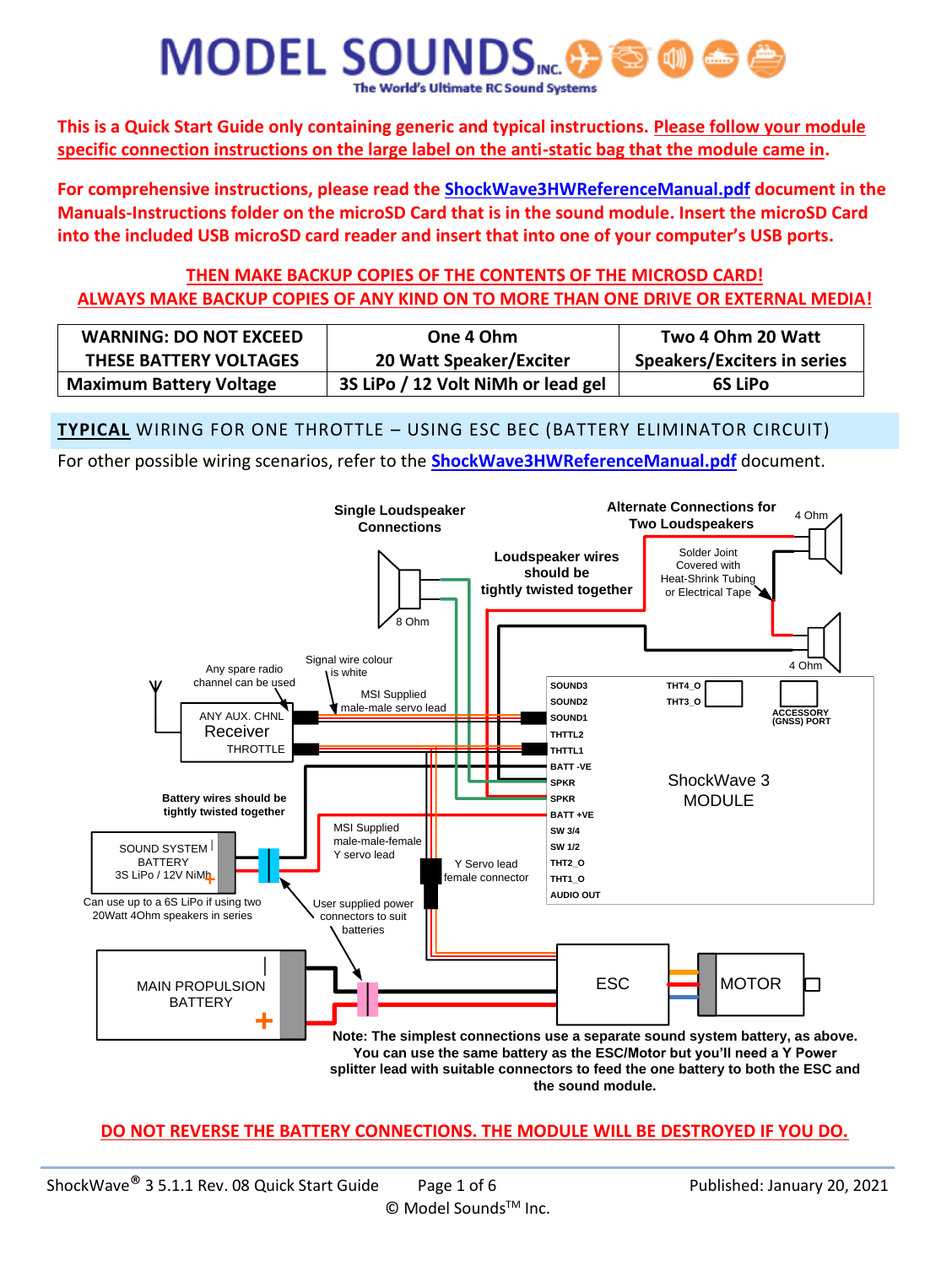#### SHOCKWAVE 3 SOUND MODULE CONNECTIONS



Power supply input and loudspeaker connections are made through the centre terminal block TB1. All R/C receiver inputs for throttles and sound select are at **HEADER 1**. Optional throttle outputs, switched outputs and audio line outputs are at **HEADER 2**. In order to hear sound from the speaker, 4.5 – 26 Volts power must be on the main terminal block terminals 1 and 4. **Recommended gauge for loudspeaker and battery wire is 22AWG solid core. Do not use stranded wire.**

#### ENABLING/DISABLING INITIAL VOICE ANNOUNCEMENT

The initial **Voice Announcement** of the configured sound set is enabled by default when the module is delivered. To switch it off, once the red/green LEDs have stopped flashing, press and release **BUTTON 1** quickly within 1.5 seconds. To switch it on again, press and hold down **BUTTON 1** for longer than 1.5 seconds.

#### WHAT BATTERY CAPACITY DO I NEED?

The sound module will draw 1-2 Amps (2000mA) of current. Therefore, if using a separate sound system battery, a capacity of 1000mAH will suffice for at least a 30-60 minute run time.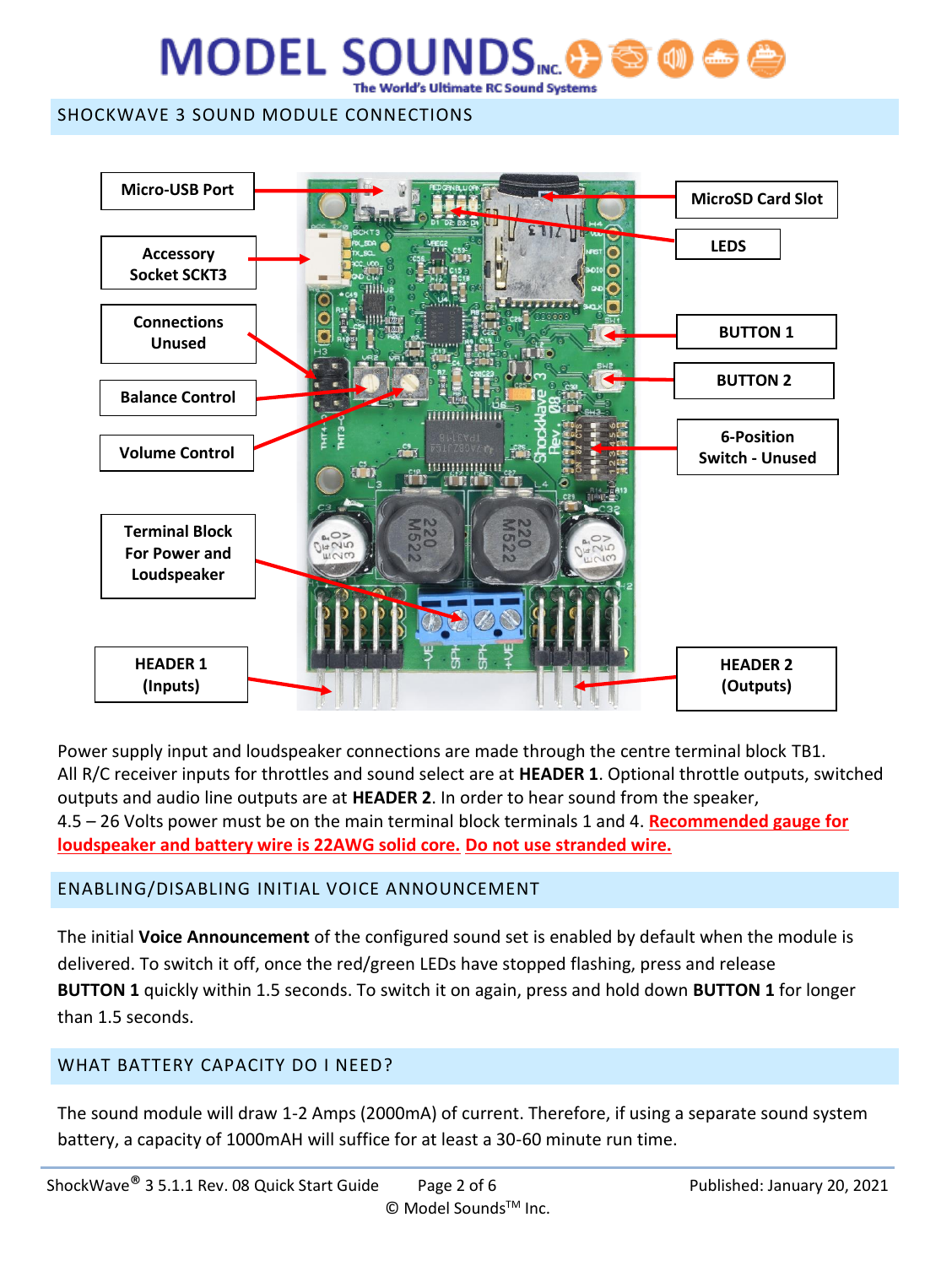The World's Ultimate RC Sound Systems

TERMINAL BLOCK AND CONNECTOR H1/H2 DETAIL



| HEADER 1 Detail - Use Male-Male or Male-Male-Female Servo Leads |                    |                                                      |                             |  |
|-----------------------------------------------------------------|--------------------|------------------------------------------------------|-----------------------------|--|
| Pin                                                             | <b>Board</b>       | <b>Function</b>                                      | <b>Notes</b>                |  |
| <b>Numbers</b>                                                  | Legend             |                                                      |                             |  |
| 1, 2, 3                                                         | SOUND3             | Sound Select3 signal in from receiver. Pin 1 is GND, | Receiver power is on pin 2  |  |
|                                                                 |                    | 2 is receiver power, 3 is Sound Select3 signal.      |                             |  |
| 4, 5, 6                                                         | SOUND <sub>2</sub> | Sound Select2 signal in from receiver. Pin 4 is GND, | Receiver power is on pin 5  |  |
|                                                                 |                    | 5 is receiver power, 6 is Sound Select2 signal.      |                             |  |
| 7, 8, 9                                                         | SOUND1             | Sound Select1 signal in from receiver. Pin 7 is GND, | Receiver power is on pin 8  |  |
|                                                                 |                    | 8 is receiver power, 9 is Sound Select1 signal.      |                             |  |
| 10, 11, 12                                                      | THTTL2             | Throttle2 signal input from receiver. Pin 10 is GND, | Receiver power is on pin 11 |  |
|                                                                 |                    | 11 is receiver power, 12 is Throttle2 signal.        |                             |  |
| 13, 14, 15                                                      | THTTL1             | Throttle1 signal input from receiver. Pin 13 is GND, | Receiver power is on pin 14 |  |
|                                                                 |                    | 14 is receiver power, 15 is Throttle1 signal.        |                             |  |

The **BLACK GND (battery -VE)** servo lead wire always goes towards the edge of the board.

#### Terminal Block TB1 Detail – Use 22AWG solid core wire

| Pin            | <b>Board</b> | <b>Function</b>                            | <b>Notes</b>           |
|----------------|--------------|--------------------------------------------|------------------------|
| <b>Numbers</b> | Legend       |                                            |                        |
|                | $-VE$        | Main Battery negative 4.5 Volts - 26 Volts | Do NOT reverse Battery |
|                |              |                                            | leads!!                |
| 2,3            | <b>SPKR</b>  | Loudspeaker - Do NOT use less than 8 Ohms  | Loudspeaker leads are  |
|                |              | on voltages above 14.4 Volts. 4 Ohms is OK | reversible.            |
|                |              | on 4.5 - 14.4 Volts.                       |                        |
|                | ++VE         | Main Battery positive 4.5 Volts - 26 Volts | Do NOT reverse Battery |
|                |              |                                            | leads!!                |

**DO NOT REVERSE THE BATTERY CONNECTIONS. THE MODULE WILL BE DESTROYED IF YOU DO.**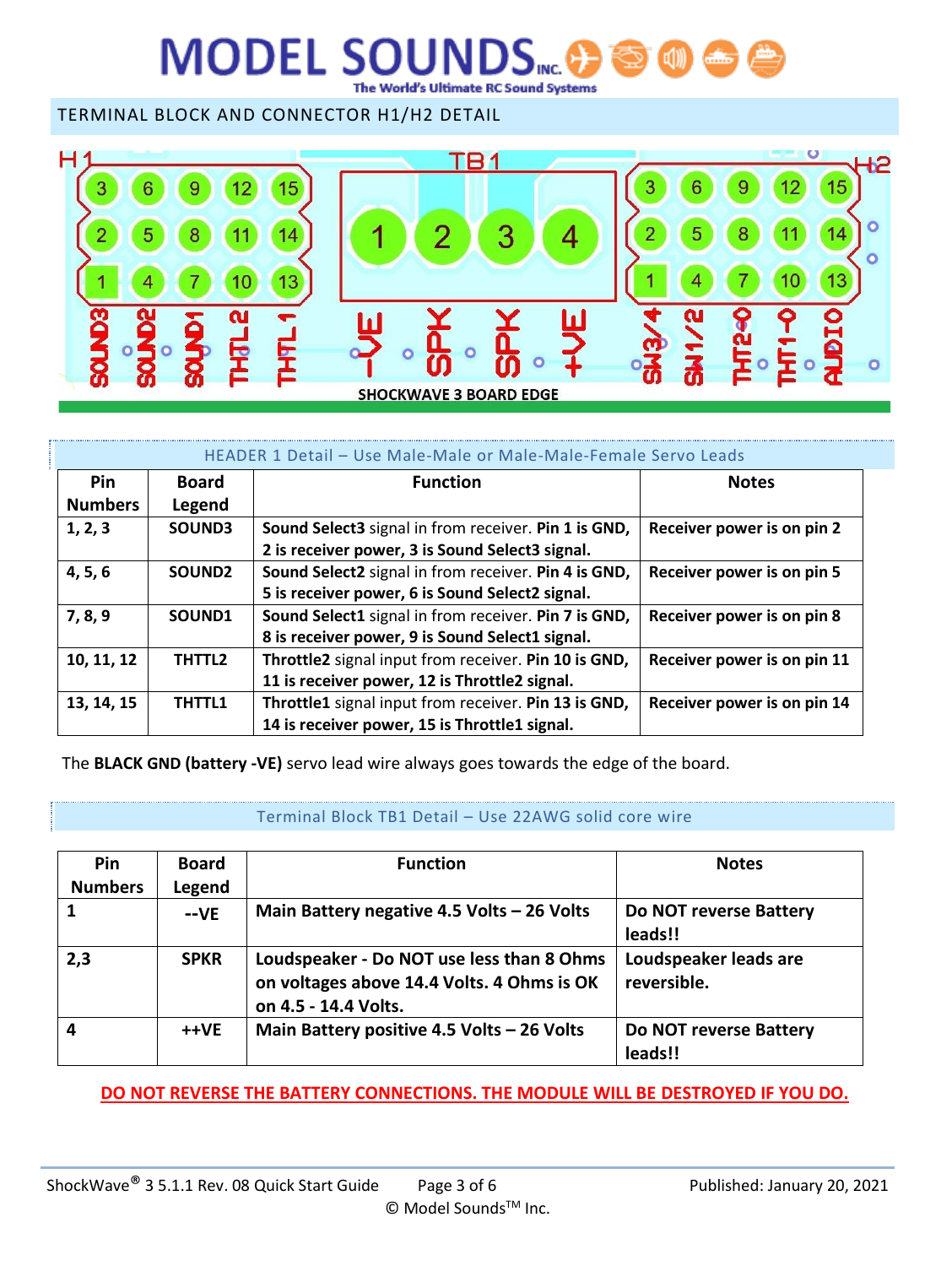HEADER 2 Detail

| Pin            | <b>Board</b>  | <b>Function</b>                                    | <b>Notes</b>                      |
|----------------|---------------|----------------------------------------------------|-----------------------------------|
| <b>Numbers</b> | Legend        |                                                    |                                   |
| 1, 2, 3        | SW 3/4        | LED Switched Outputs 3/4. Pin 1 is SWITCH4,        | RECEIVER power is on pin 2.       |
|                |               | 2 is RECEIVER POWER, 3 is SWITCH3.                 |                                   |
| 4, 5, 6        | <b>SW 1/2</b> | LED Switched Outputs 1/2. Pin 4 is SWITCH2,        | RECEIVER power is on pin 5.       |
|                |               | 5 is RECEIVER POWER, 6 is SWITCH1.                 |                                   |
| 7, 8, 9        | THT2 O        | Unused - reserved for future use.                  | Receiver power is on pin 8.       |
|                |               |                                                    | For Future Use.                   |
| 10, 11, 12     | THT1 O        | Output for afterburner LED controller. Pin 10      | <b>Pseudo Throttle Output for</b> |
|                |               | is GND, 11 is receiver power, 12 is AUXOP          | an afterburner LED                |
|                |               | signal.                                            | controller. Receiver power        |
|                |               |                                                    | is on pin 11.                     |
| 13, 14, 15     | <b>AUDIO</b>  | Line level Audio Out signals - 1.0V RMS.           | Used to feed external             |
|                |               | 13 is GND, 14, is Left Signal, 15 is Right Signal. | amplifier(s).                     |

#### **NOTES :**

- 1. LEDs for guns, afterburner lights or other switched loads can be connected between their Switch 1/2 terminals 4, 6 or Switch 3/4 terminals 1, 3 and **any external positive power supply up to a maximum of 30 Volts. DO NOT** exceed **1A** on each output or **4 Amps total** for all switched outputs.
- 2. The supplied male male female Y servo leads for Throttle and male male Sound Select inputs are Futaba style colours (black, red, white), but with JR style male plugs for maximum flexibility.

**The black wire is always the GND, 0V or –VE connection and should always be inserted towards the outside of the receiver case and towards the board of the sound module.**

#### CONTROLLING THE ENGINE SOUNDS

By default, the Engine Sounds are switched on and off by the throttle controls only. The engine sound increases in 16 steps of increasing speed. Nudge the throttle stick forward a little bit and the engine sound will startup. It will now increase in speed with the throttle stick position.

With some models, e.g. model tanks, and helicopters, jet or turbo-prop/turbo-fan aircraft with long turbine spool-up times, it is preferable to control the engine start-up and shutdown sounds using a switched radio channel instead of using the throttle stick. This is done using our optional **ShockWave 3 PC** Windows Software Application.

**If you ordered an engine sound type like this, it will be already configured by us to use a switched radio channel to start-up and shutdown the engine sound before we shipped it to you.**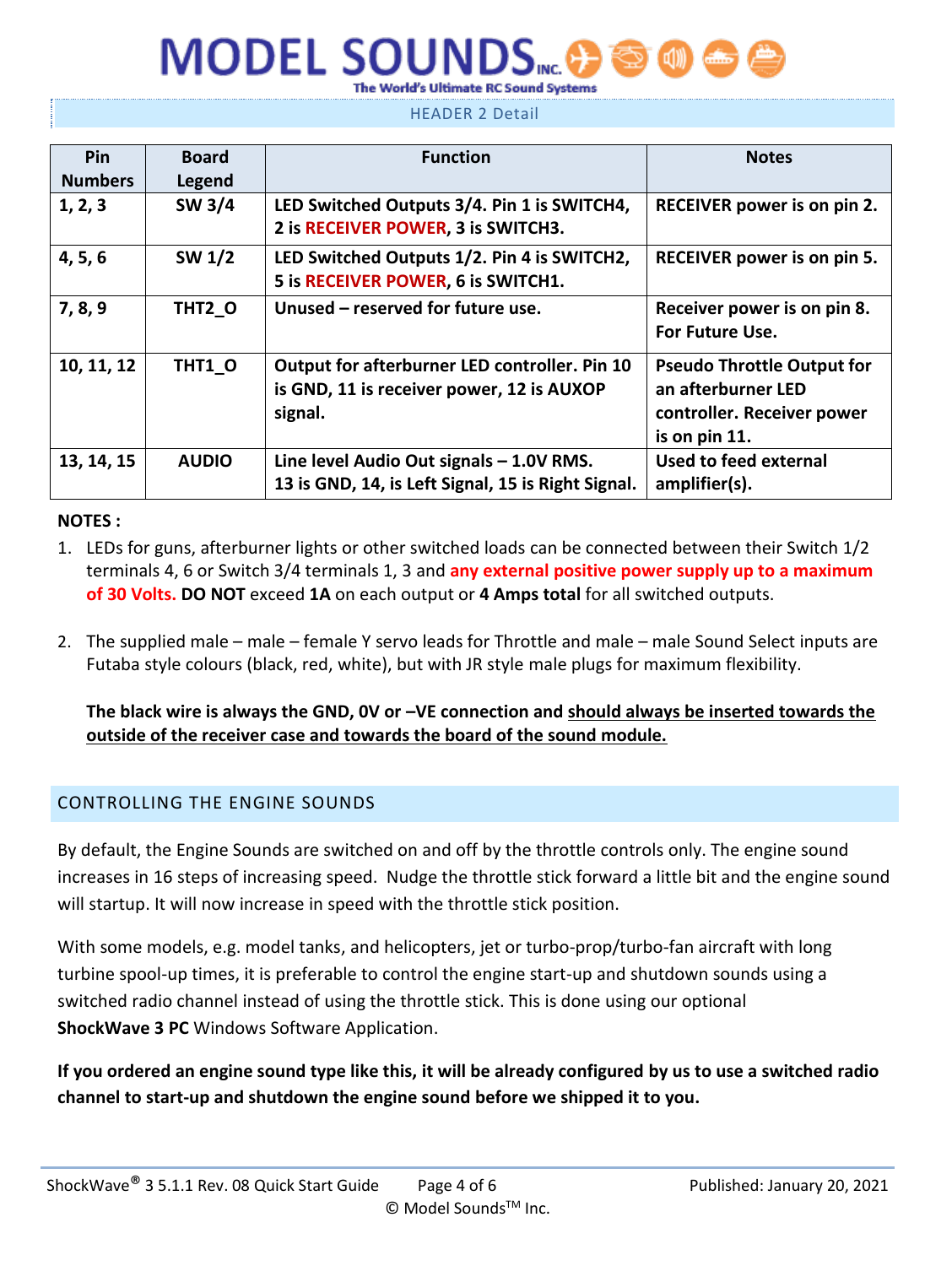If using a pistol grip style radio, the range of motion of the throttle trigger is very small making it very difficult to use that trigger to correctly startup and shutdown the engine sound.

#### **Therefore, we do not recommend using a pistol grip style radio with our sound module.**

It is far better to use an airplane style stick radio where you have better control and more channels available to switch sounds.

For both types of throttle (forwards or forwards/reverse), when using the throttle stick to startup and shutdown the engine sound, nudge the throttle control forwards a little and the corresponding engine sound will start playing. If there is a separate engine start-up sound, that sound will play and then continue to loop from its loop point. As you move the throttle stick forwards the engine sound will increase in speed.

For Forwards/Reverse throttles, always nudge the throttle stick forwards **FIRST**. This teaches the module which is forwards and reverse. If the throttle is moved back to the neutral position the engine sound will continue to play in idle indefinitely. This is good for model boats and tanks. To switch off the engine sound, nudge it into reverse very slightly and **hold it there for about 2 seconds**. If you move it too far, the engine sound will continue to play with its increasing speed. If there is a separate engine shutdown sound, it will play once then stop. If there is not a separate engine shutdown sound, the engine sound will stop after the 2 second delay.

#### CONTROLLING THE "REGULAR" (NON-ENGINE) SOUNDS

There are several ways of controlling the Regular (non-engine) sounds. The default method is to use a single on/off switch on the transmitter to control the sounds – this is called **"Switched RC 1xN"** mode since one transmitter switch is used to control many (N) sounds.

Alternatively, if you have a four-channel transmitter and are controlling a land-based vehicle, or a model boat, you can use one of the unused proportional stick channels to simulate a switch.

The different modes are selected in the optional **ShockWave 3 PC Software Control Panel->Hardware Tab** and work like this :

#### "Switched RC 1xN" Mode : One transmitter ON/OFF channel is used to switch N sounds

1. Toggle Sound Select 1 **from OFF to ON and back to OFF** N times quickly to select sound N. After a timeout of about 1 second (adjustable), Sound N will start playing. This is **Latched** action. Repeat to switch Sound N Off.

**OR**

2. Toggle Sound Select 1 **from off to ON and back to OFF** N-1 times and then move to on position **and hold it there** – Sound N will play for as long as the switch is in that **ON** position. Release the switch to the **OFF** position to switch Sound N Off. This is **"Momentary** action.